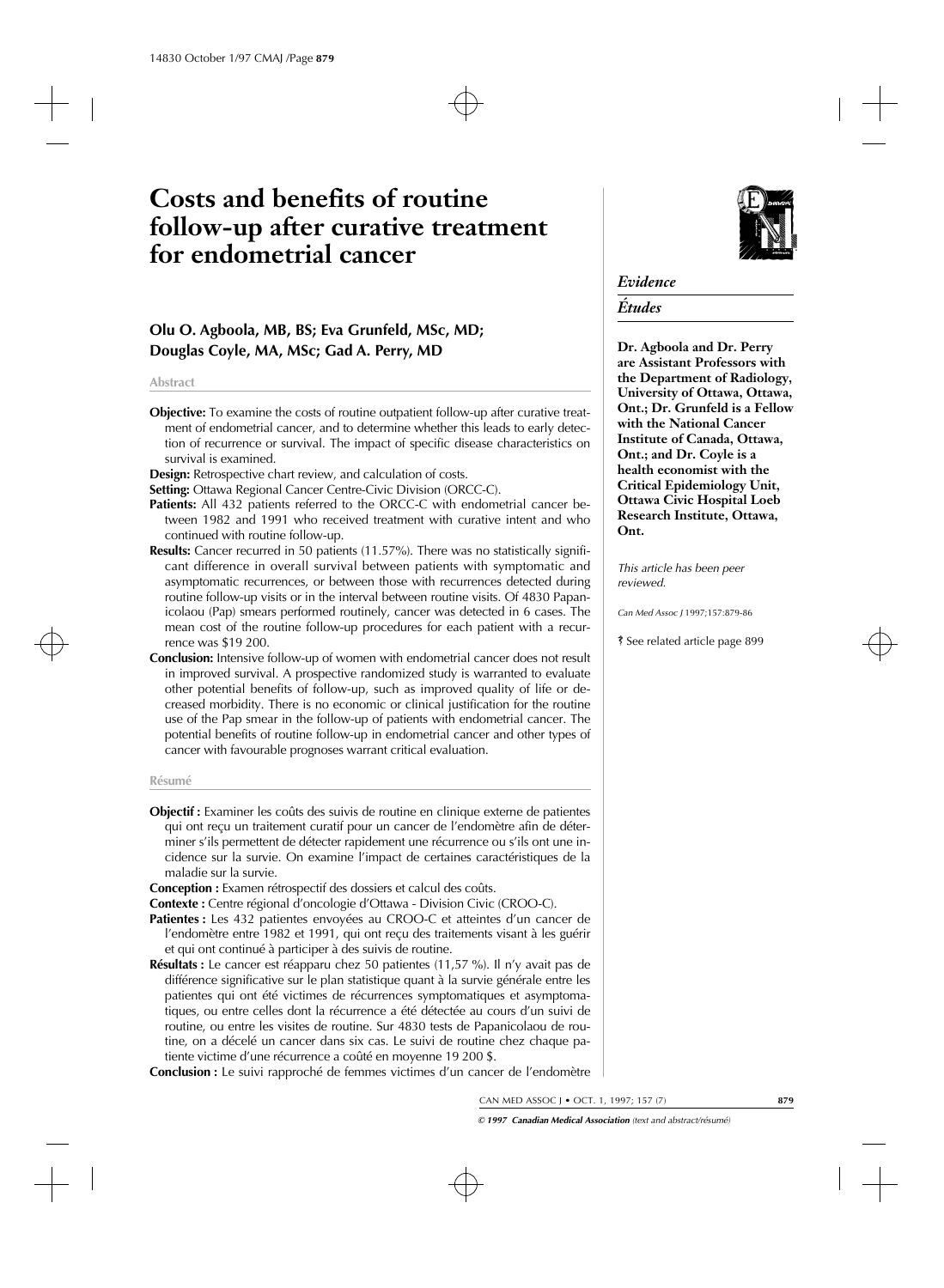n'améliore pas la survie. Une étude randomisée prospective s'impose si l'on veut évaluer d'autres avantages éventuels du suivi, comme une amélioration de la qualité de vie ou une baisse de la morbidité. Aucune raison financière ou clinique ne justifie l'utilisation de routine du test de Papanicolaou pour assurer le suivi des patientes atteintes d'un cancer de l'endomètre. Les avantages éventuels d'un suivi de routine des cas de cancer de l'endomètre et d'autres types de cancer qui présentent un pronostic favorable justifient une évaluation critique.

For patients with cancer, long-term, close surveillance has traditionally been the *sine qua non* of post-treatment care. In the past, these patients have usually been treated within the context of a clinical lance has traditionally been the *sine qua non* of post-treatment care. In the past, these patients have usually been treated within the context of a clinical trial in which close follow-up protocols were used to evaluate the results. Since prognoses were generally poor, close monitoring was felt to be necessary. Furthermore, it was hoped that early detection of a recurrence would result in decreased morbidity and mortality.

In this era of health services research, this tradition of close surveillance (follow-up after treatment) is being challenged and evaluated.<sup>1-3</sup> Both its clinical effectiveness and cost-effectiveness are now being exposed to greater scrutiny because of the high costs to patients, cancer clinics and the overall health care system.4

A number of studies have documented a large variation in surveillance practices $5-7$  and an associated large variation in costs.<sup>8-11</sup> However, studies consistently show that, despite close follow-up, most recurrences are detected in the interval between routine follow-up visits, when patients present because of signs or symptoms of disease.12–16 Research also reveals that close surveillance protocols do not result in improved survival.<sup>17-19</sup>

Most research on the effectiveness of follow-up has focused on patients with breast and colorectal cancer. However, endometrial cancer is also a subject of close long-term surveillance practices. The most common type of gynecologic cancer in North America, endometrial cancer affects 31 000 women annually in the  $US<sup>20</sup>$ and 3000 in Canada.<sup>21</sup> Of these,  $70\% - 80\%$  are diagnosed with limited disease and have an excellent prognosis,22,23 as indicated by the low incidence-to-death ratio of 0.20.20 The vast majority of these women are followed closely in outpatient cancer clinics. However, few studies have been conducted to evaluate the practice of routine outpatient follow-up after curative treatment for endometrial cancer.<sup>24</sup> The objective of this study was to examine the costs of routine follow-up of patients with endometrial cancer, and to determine whether there was a difference in survival between patients with recurrences detected during routine visits versus "interval" visits (between routine visits), or between patients who were symptomatic versus asymptomatic when their recurrences were detected.

## **Setting**

The Ottawa Regional Cancer Centre-Civic Division (ORCC-C) is a tertiary care cancer clinic serving a population of 1.5 million in eastern Ontario. Patients were referred to the ORCC-C after surgery consisting of total abdominal hysterectomy and bilateral salpingo-oophorectomy in 94% of cases. At the ORCC-C they received adjuvant radiation treatment if the stage of the carcinoma was more advanced than stage I, the histologic grade was greater than 2, or myometrial invasion was greater than half its thickness. Patients in whom a local recurrence developed were treated with radiation therapy if they had not previously undergone such therapy. Patients with a distant recurrence or those who had previously undergone radiation therapy were treated systemically with chemotherapy, hormonal therapy or both.

After completing primary treatment, all patients were followed at the ORCC-C according to a uniform protocol. They were seen in an outpatient clinic every 3 months in the first year, every 4 months in the second year, every 6 months in the third to fifth years and annually thereafter. At each visit patients had a pelvic examination and Papanicolaou (Pap) smear from the vaginal vault. A chest radiograph was taken annually. When clinically indicated, abdominal ultrasonograms, computed tomographic (CT) scans of the pelvis and abdomen, and biopsies were performed. Suspected vaginal recurrences were confirmed by biopsy during examination under anesthesia (EUA). Recurrences at other sites were confirmed by fine-needle aspiration (FNA) or laparotomy, except when the patient was not healthy enough for such a procedure or multiple metastatic disease was present.

This protocol was adhered to in more than 90% of the patients followed up at the ORCC-C.

### **Methods**

We conducted a retrospective chart review of all patients referred to the ORCC-C between 1982 and 1991 with a diagnosis of cancer of the uterine body. Permission to conduct the chart review was granted by the Ethics and Research Committee of the ORCC-C. Patients were included if they had stages I to III endometrial carcinoma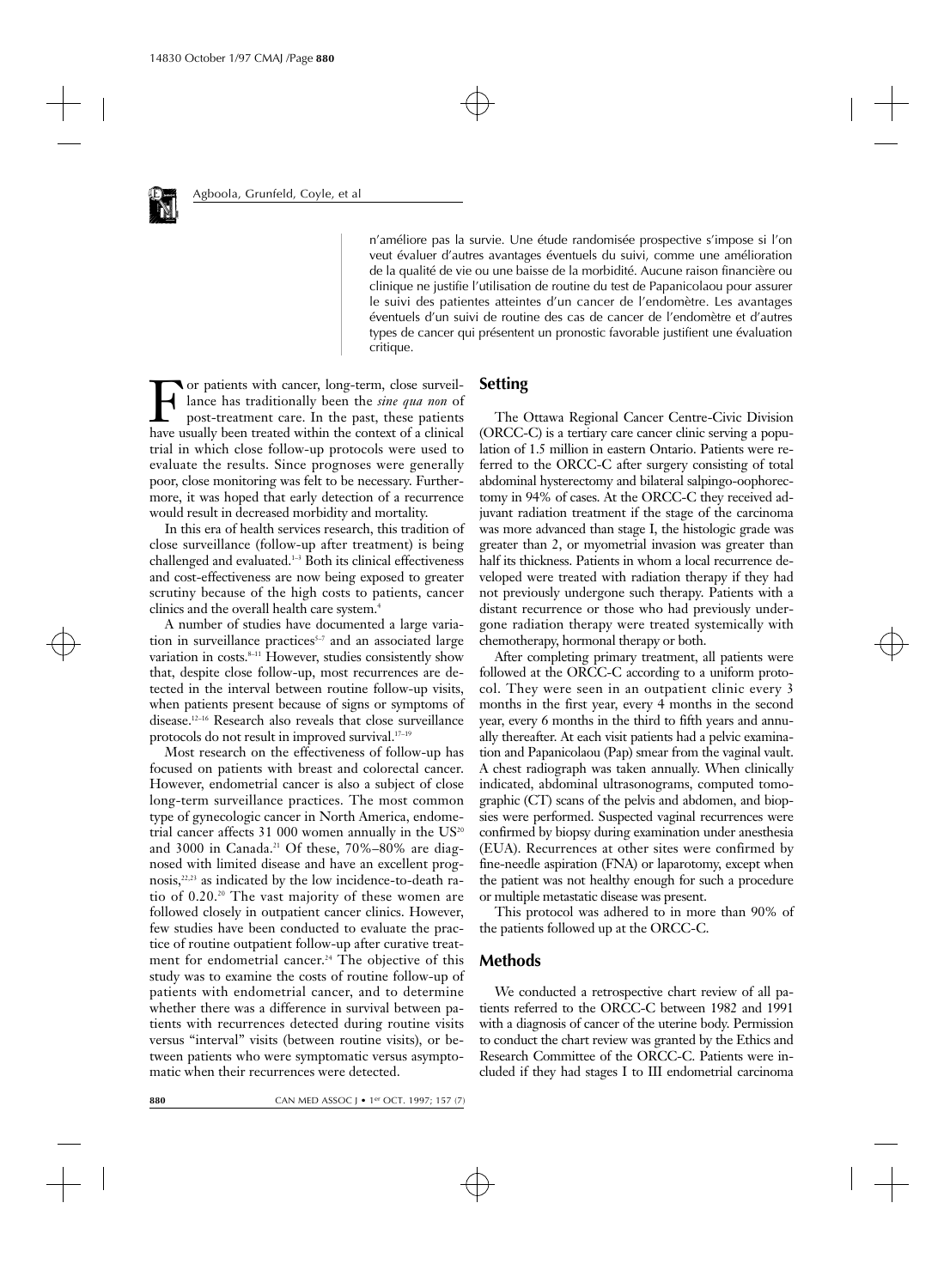

(FIGO classification), that was treated with curative intent and subsequently followed up at the ORCC-C.

Patients with a recurrence were identified in 1992; additional recurrences and survival were ascertained in 1995. A total of 618 charts were reviewed, of which 432 were suitable for analysis. Of the 186 patients not included in this analysis, 44 had sarcoma, 1 had choriocarcinoma, 13 had an active second tumour, 52 were not treated with curative intent, 44 were treated elsewhere and 32 were lost to follow-up.

The number of clinic visits, Pap smears and chest radiographic examinations performed were calculated for each patient from the time of diagnosis to death or to September 1992, when the records were reviewed. In the analysis, recurrences in the vault of the vagina and the pelvis were classified as local and other sites as distant. Visits were classifed as routine or "interval" (nonroutine), which may have been initiated by the patient or her family physician.

## *Statistical analysis*

The data were analysed using the BMDP statistical package and the Graphpad Prism software for generation of survival curves and log rank tests. Survival analysis was performed using the Kaplan–Meier product limit method.25 Information on patients who were alive at the last follow-up was treated as censored data. (A statistical term, "censored" here describes data about patients who were still alive at the time of analysis; survival analysis is designed to accommodate these kinds of data.) The difference between survival curves was evaluated using the log rank test.<sup>26</sup> The effect of age, stage and grade of disease, and depth of myometrial invasion were assessed in univariate and multivariate analyses using the Cox proportional hazard model.<sup>27</sup> The same model was used to test the differences in the disease characteristics between the patients with recurrent disease diagnosed during an interval or a routine visit to the ORCC-C.

#### *Cost analysis*

The objective of the cost analysis was not solely to estimate the absolute costs of routine follow-up, but also to provide estimates of the incremental costs of providing routine Pap smears and chest radiographic examinations in addition to ambulatory care, and to estimate the costs of surveillance in patients in whom recurrence occurred. This was done by adding up the costs of routine followup visits, Pap smears and chest radiographic examinations.

The unit cost of a routine visit can be broken down into the costs of the physician's time (fee), nursing time (salary plus benefits), and administration and overhead costs. Nursing time associated with a routine visit was es-

timated to be 15 minutes, with salary and benefits based on the grade of nursing staff generally used at the Ottawa Cancer Centre for such visits. Administration costs for routine ambulatory care visits were obtained directly from the Ottawa Cancer Centre.

The Ottawa General Hospital Case Costing Project provided estimates of the unit costs of a Pap smear and a chest radiographic examination. This project allows the measurement of departmental workload, identification of patient-specific resource use and calculation of unit costs for individual resource items. In accordance with national guidelines, the direct costs of treatment (e.g. staff, materials used to obtain Pap smears) are allocated directly to the treatments received; indirect costs (e.g. overhead expenses) are also allocated to treatments. All costs except physician costs were specific to the Ottawa Cancer Centre and may differ at other centres. However, only substantial variation in unit costs would significantly alter the specific results of the study.

#### **Results**

#### *Recurrence and survival*

Of the 432 cases analysed in 1992 (Table 1), the median follow-up was 54.5 months (range 3 to 138 months). Follow-up was more than 80 months in 25% of cases. Fifty patients had a recurrence. The records of this group with a recurrence were reviewed to the end of 1995, at which time 25% had been followed for 42 months after recurrence, (median of 9.5 months, range 1 to 147 months). For all 432 patients, the overall survival rate from the time of diagnosis of endometrial cancer was 86.3% at 5 years and 73.0% at 10 years. For the patients who had a recurrence, the survival rate was 44% at 5 years and 22% at 10 years.

Of the recurrent cases, 19 (38%) were local and 31 (62%) were distant. The median time to recurrence was 18.5 months (range 3 to 194 months), and 80% of recurrences occurred by 36 months. Thirty-five of the patients with a recurrence (75%) had died by the time of analysis: 30 from cancer and 5 from other causes. The median survival after a recurrence was 9.5 months (range 1 to 103 months).

A total of 5254 visits were made to the clinic by all of the patients, an average of 12 visits per patient. Twentyfive of the 50 recurrences (50%) were identified during these routine visits; 23 recurrences (46%) were diagnosed during an interval visit when the patient had symptoms; in 2 cases (4%) it was impossible to determine whether the diagnosis was made at a routine or an interval visit. Twenty-one recurrences (42%) were detected by physical examination (7 at interval visits, 13 at routine visits and 1 unknown); 9 recurrences were detected by a chest radi-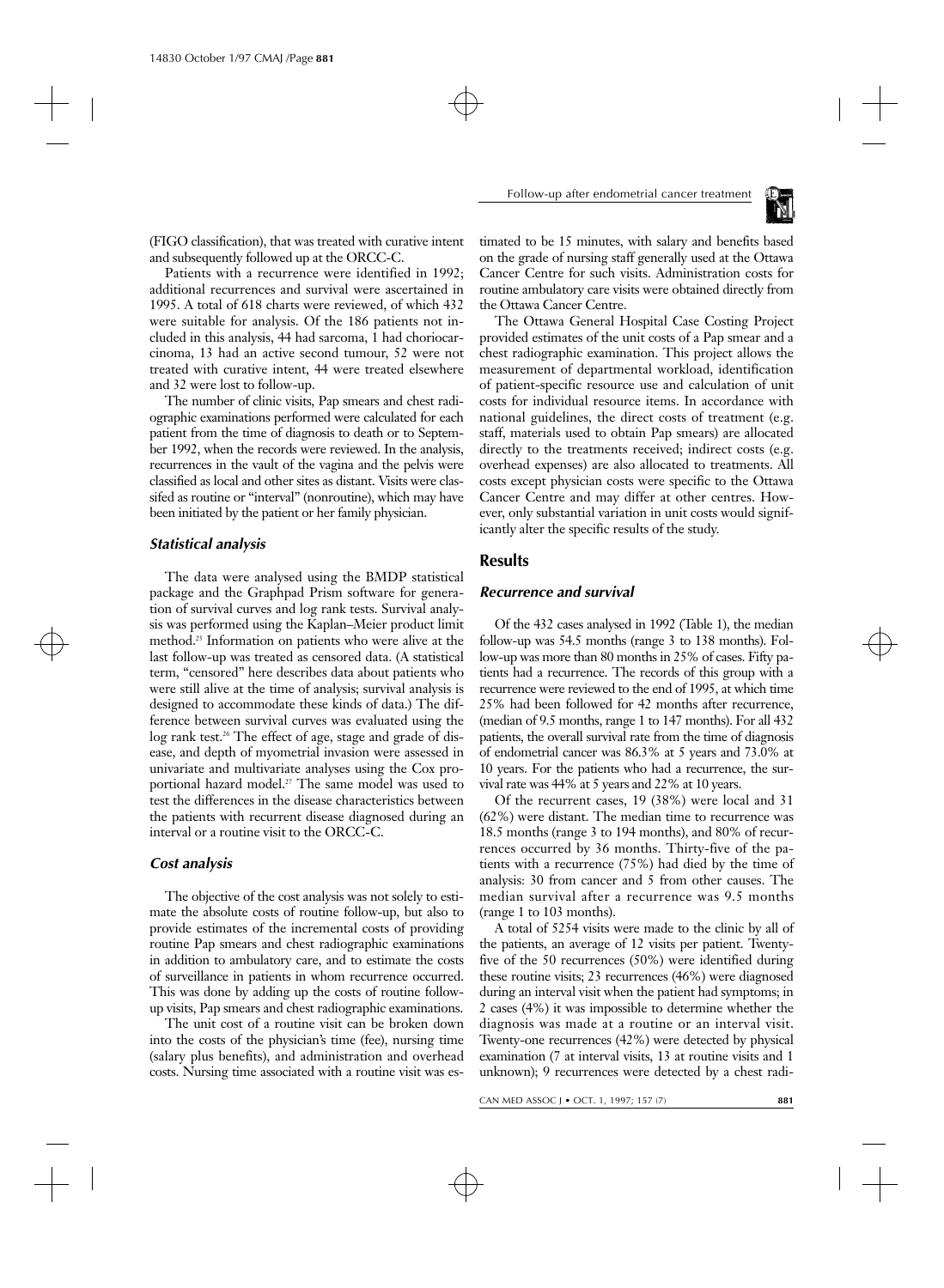

ographic examination (2 at interval visits and 7 at routine visits); and 2 recurrences were detected by a Pap smear taken during a routine visit.

Of the 50 recurrences, 20 (40%) were detected in asymptomatic patients (10 local recurrence and 10 distant), and 30 (60%) were detected when the patients had symptoms (9 local and 21 distant). The median duration of symptoms was 3 weeks (range 1 to 20 weeks) before confirmation of the recurrence; 75% were confirmed by 8.5 weeks. The most common symptoms, occurring in 70% of patients, were vaginal bleeding or abdominal pain. Patients with a distant recurrence were more likely to have symptoms at the time of diagnosis of the recurrence

(21/31 [67.7%]) than were patients with a local recurrence (9/19 [47.4%]). Similarly, patients with a distant recurrence were more likely to be diagnosed at an interval visit (16/31 [51.6%]) than were patients with a local recurrence (7/19 [36.8%]). Most symptomatic recurrences were detected at interval visits (23/30 [76.7%]), whereas all 20 asymptomatic recurrences were detected at routine visits.

There was no statistically significant difference in overall survival (i.e., from the time of initial diagnosis) between symptomatic patients (median 42 months, range 11 to 147 months) versus asymptomatic patients (median 47 months, range 12 to 134 months)  $(p = 0.33,$  Fig. 1) and between patients in whom a recurrence was diagnosed at

| Table 1: Age, disease characteristics and survival of patients with endometrial cancer |  |  |  |
|----------------------------------------------------------------------------------------|--|--|--|
|                                                                                        |  |  |  |

|                                                                        | No. (and %) of patients except where indicated |                             |                                                               |                                                              |                                                         |  |  |
|------------------------------------------------------------------------|------------------------------------------------|-----------------------------|---------------------------------------------------------------|--------------------------------------------------------------|---------------------------------------------------------|--|--|
| Age, disease characteristic or<br>survival                             | All<br>$n = 432$                               | With recurrence<br>$n = 50$ | With recurrence<br>diagnosed at<br>interval visit<br>$n = 23$ | With recurrence<br>diagnosed at<br>routine visit<br>$n = 25$ | With recurrence,<br>type of visit<br>unknown<br>$n = 2$ |  |  |
| <b>Initial cancer</b>                                                  |                                                |                             |                                                               |                                                              |                                                         |  |  |
| Median age, yr                                                         | 64.8                                           | 67.5                        | 67.1                                                          | 68.0                                                         | 67.7                                                    |  |  |
| Stage of disease                                                       |                                                |                             |                                                               |                                                              |                                                         |  |  |
|                                                                        | 343 (79)                                       | 28 (56)                     | (70)<br>16                                                    | 12(48)                                                       |                                                         |  |  |
| $\mathbf{II}$                                                          | 63 (15)                                        | 14 (28)                     | (22)<br>5                                                     | 8(32)                                                        | (50)<br>1                                               |  |  |
| III                                                                    | (5)<br>21                                      | 7(14)                       | (4)<br>1                                                      | 5(20)                                                        | (50)<br>1                                               |  |  |
| Unknown                                                                | (1)<br>5                                       | (2)<br>$\mathbf{1}$         | (4)<br>1                                                      |                                                              |                                                         |  |  |
| Depth of myometrial invasion                                           |                                                |                             |                                                               |                                                              |                                                         |  |  |
| None                                                                   | 78 (18)                                        | (8)<br>4                    | (13)<br>3                                                     | $\mathbf{1}$<br>(4)                                          |                                                         |  |  |
| Inner third                                                            | 168 (39)                                       | 17(34)                      | (30)<br>7                                                     | 9(36)                                                        | (50)<br>1                                               |  |  |
| Middle third                                                           | 95 (22)                                        | 6(12)                       | (17)<br>4                                                     | (8)<br>2                                                     |                                                         |  |  |
| Outer third                                                            | 76 (18)                                        | 20(40)                      | (30)<br>7                                                     | 13(52)                                                       |                                                         |  |  |
| Unknown                                                                | 15(3)                                          | 3(6)                        | $\overline{2}$<br>(9)                                         |                                                              | (50)<br>$\mathbf{1}$                                    |  |  |
| Grade of disease                                                       |                                                |                             |                                                               |                                                              |                                                         |  |  |
| 1                                                                      | 255 (59)                                       | 14(28)                      | (31)<br>7                                                     | 7(28)                                                        |                                                         |  |  |
| $\overline{2}$                                                         | 121 (28)                                       | 22 (44)                     | (39)<br>9                                                     | 12(48)                                                       | $\mathbf{1}$<br>(50)                                    |  |  |
| 3                                                                      | 48 (11)                                        | 12(24)                      | (26)<br>6                                                     | 6(24)                                                        |                                                         |  |  |
| Anaplastic                                                             | $\mathbf{1}$                                   | (2)<br>$\mathbf{1}$         | 1<br>(4)                                                      |                                                              |                                                         |  |  |
| Unknown                                                                | 7(2)                                           | (2)<br>$\mathbf{1}$         |                                                               |                                                              | (50)<br>$\mathbf{1}$                                    |  |  |
| <b>Recurrent cancer</b>                                                |                                                |                             |                                                               |                                                              |                                                         |  |  |
| Status of symptoms when<br>recurrence detected                         |                                                |                             |                                                               |                                                              |                                                         |  |  |
| Symptomatic                                                            |                                                | 30(60)                      | 23 (100)                                                      | 5(20)                                                        | 2(100)                                                  |  |  |
| Asymptomatic                                                           |                                                | 20(40)                      | $\theta$                                                      | 20 (80)                                                      | $\overline{0}$                                          |  |  |
| Site of recurrence                                                     |                                                |                             |                                                               |                                                              |                                                         |  |  |
| Local                                                                  |                                                | 19 (38)                     | (30)<br>7                                                     | 11(44)                                                       | (50)<br>$\mathbf{1}$                                    |  |  |
| Distant                                                                |                                                | 31 (62)                     | (70)<br>16                                                    | 14 (56)                                                      | (50)<br>$\mathbf{1}$                                    |  |  |
| Patient status at end of study                                         |                                                |                             |                                                               |                                                              |                                                         |  |  |
| Alive                                                                  |                                                | 15(30)                      | (26)<br>6                                                     | 9(36)                                                        | $\boldsymbol{0}$                                        |  |  |
| Dead                                                                   |                                                | 35 (70)                     | 17(74)                                                        | 16(64)                                                       | 2(100)                                                  |  |  |
| Survival, median no. of mo<br>(and range)                              |                                                |                             |                                                               |                                                              |                                                         |  |  |
| After recurrence                                                       |                                                | $(1-103)$<br>9.5            | $7.0$ $(1-89)$                                                | $24.0$ $(1-103)$                                             | 1.5<br>$(1-2)$                                          |  |  |
| Overall                                                                |                                                | 44.5 (11-103)               | $45.0(11-134)$                                                | 44.0 (12-134)                                                | 26.5 (11-42)                                            |  |  |
| Duration between initial treatment<br>and recurrence, median no. of mo |                                                |                             |                                                               |                                                              |                                                         |  |  |
| (and range)                                                            |                                                | $18.5$ $(3-194)$            | $18.0 \quad (4-118)$                                          | $22.0$ $(3-194)$                                             | $21.0 (9-33)$                                           |  |  |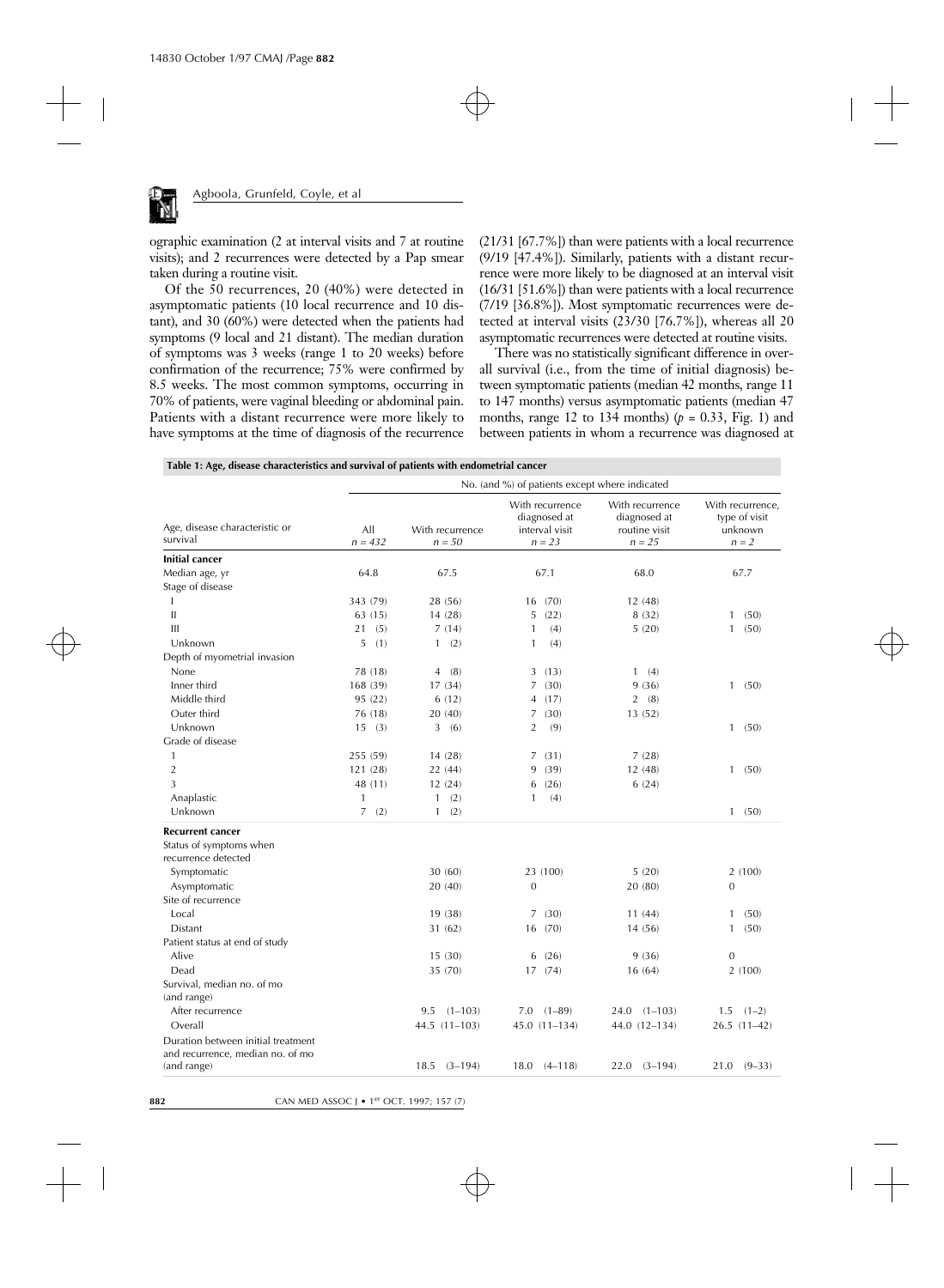

a routine visit (median 44 months, range 12 to 134 months) versus an interval visit (median 45 months, range 11 to 134 months)  $(p = 0.97, Fig. 2)$ . Also, there was no statistically significant difference in survival after detection of the recurrence in symptomatic patients (median 7 months, range 1 to 103 months) versus asymptomatic patients (median 31 months, range 1 to 96 months)  $(p =$ 0.135) and between patients diagnosed with a recurrence at routine visits (median 24 months; range 1 to 103 months) versus interval visits (median 7 months; range 1 to 89 months) ( $p = 0.25$ ). In patients with a local recurrence, there was a trend toward both longer overall survival (from the time of diagnosis) and longer survival after recurrence than those with a distant recurrence, but these

differences were not statistically significant (Figs. 3 and 4). The median overall survival from the time of initial diagnosis was 65 months for patients with local recurrence and 38 months for those with distant recurrence  $(p =$ 0.24); median survival after recurrence was 38 and 7 months respectively  $(p = 0.10)$ .

#### *Detection of recurrences*

Twenty-five recurrences (50%) were detected at routine visits: 13 (26%) by physical examination alone, 7 (14%) by routine chest radiographic examination, 2 (4%) by routine Pap smear and 3 (6%) by clinically indicated tests (e.g. CT scan and ultrasonogram following suspi-



**Fig. 1: Overall survival rates (from time of initial diagnosis) of patients who were symptomatic and asymptomatic at time of diagnosis of recurrent endometrial cancer.**



**Fig. 2: Overall survival rates of patients in whom recurrence of cancer was diagnosed at interval visits or at routine visits.**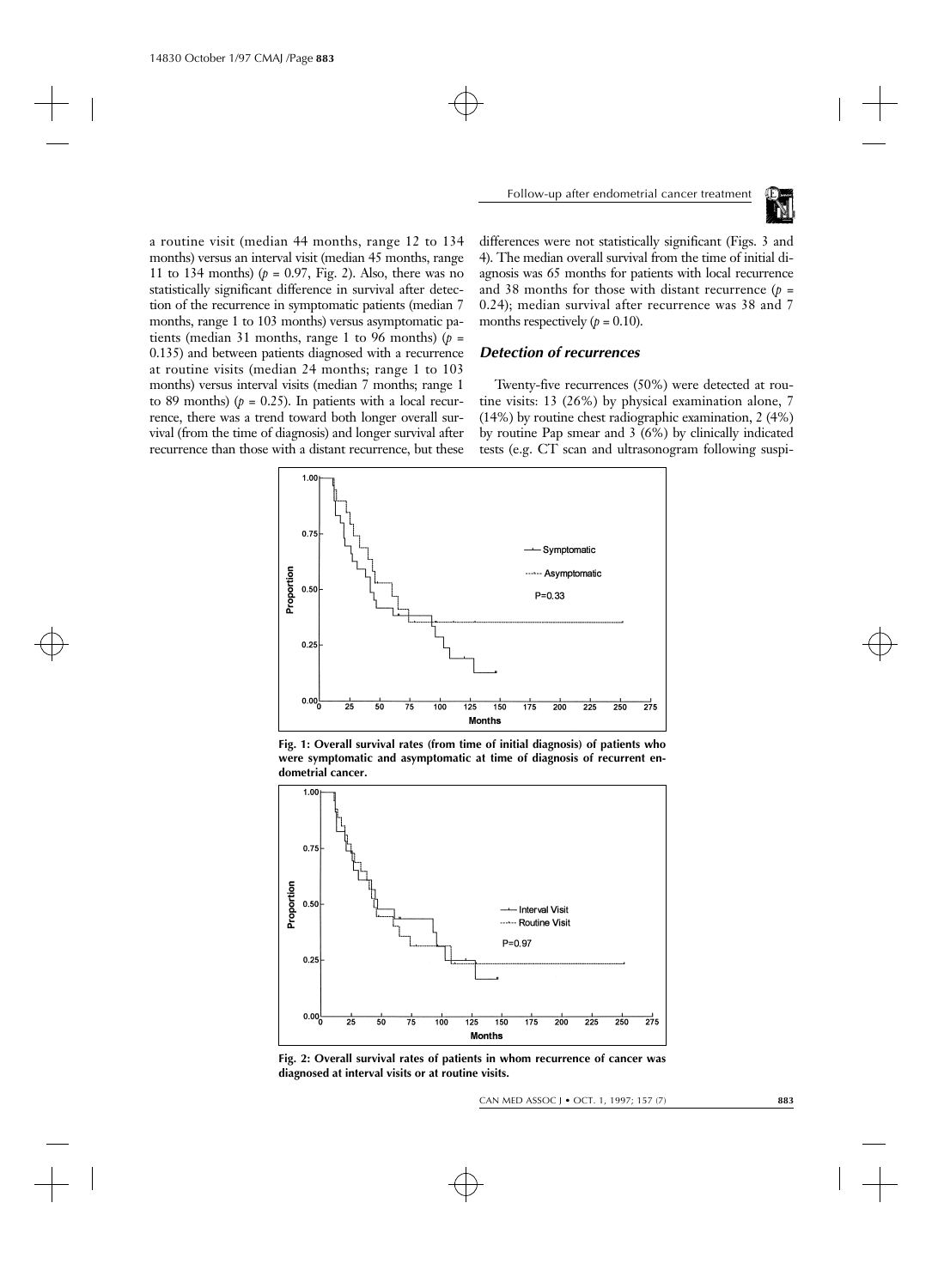

cion of recurrence). There were 7 chest radiographic examinations with positive results from a total of 2057 performed routinely (0.34%). Pap smears were performed routinely on 410 (95%) of the patients. There were 7 Pap smears with positive results from a total of 4830: 4 patients had clinically evident disease when the Pap smear was taken, 2 had clinically evident disease within 3 months of the smear being taken and 1 patient continued to be free of disease 3 years later. Thus, 6 recurrences were identified from the 4830 Pap smears performed.

#### *Costs*

The average cost of a routine visit was estimated to be

\$58.55, including \$25.00 administration costs, \$27.55 physician costs and \$6.00 for the cost of nursing time. On the basis of the Ottawa General Hospital's case-costing system, the cost of a Pap smear was estimated at \$11.21 and that of a chest radiographic examination at \$57.32. The total costs of follow-up for the 432 patients were \$480 000: 64% for routine visits, 11% for Pap smears and 25% for chest radiographic examinations.

The 5254 routine visits cost a total of \$308 000 (Table 2). Sixteen recurrences were detected during these routine visits by a combination of physical examination and clinically indicated tests, resulting in a cost per recurrence detected of \$19 200. There were 2057 annual routine chest radiographs taken, at a total cost of \$118 000. These rou-



**Fig. 3: Overall survival rates of patients in whom local or distant recurrent cancer was diagnosed.**



**Fig 4: Survival of patients with local or distant recurrent cancer from recurrence to death or last follow-up date.**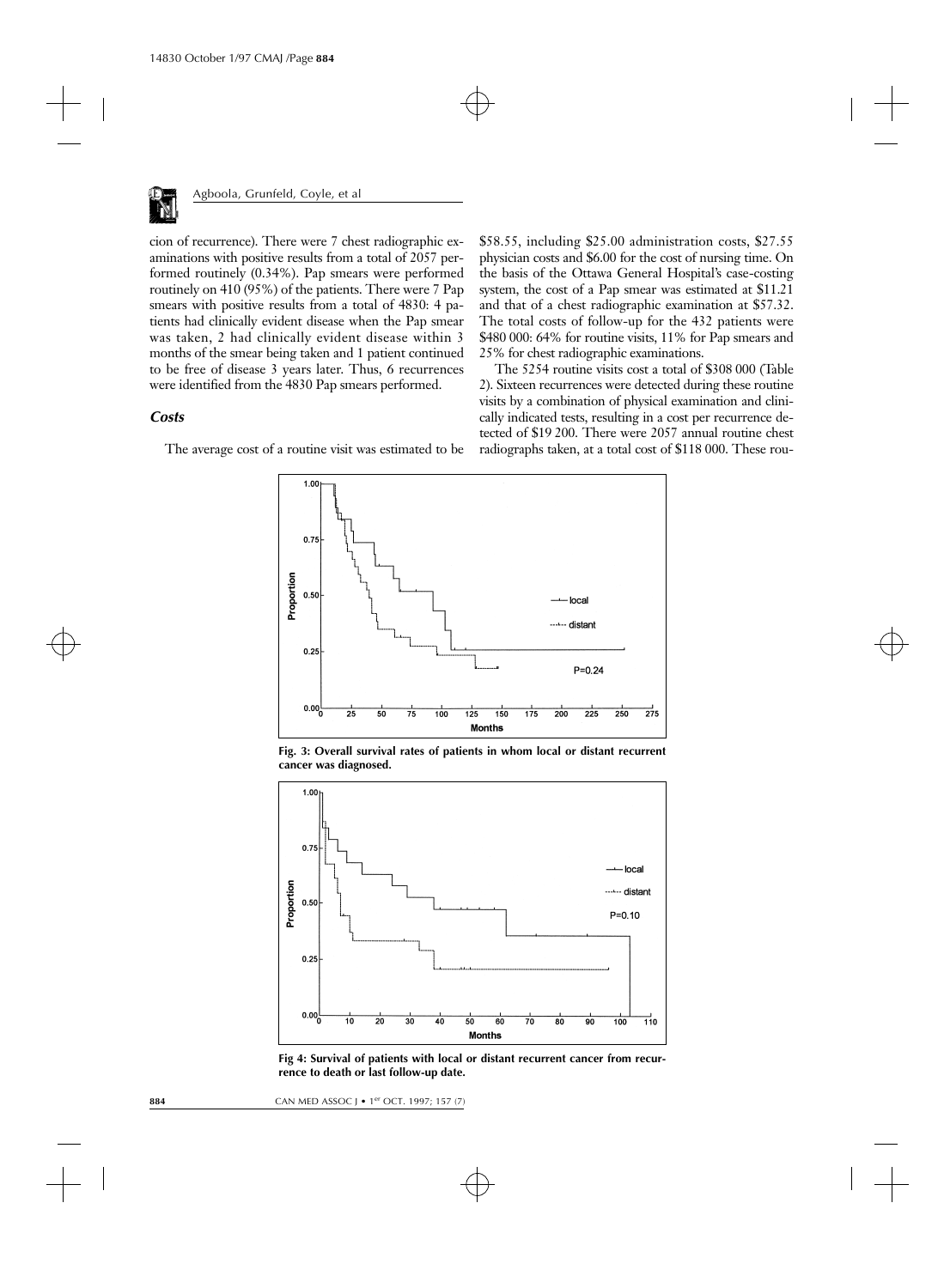

tine radiographic examinations led to an additional 7 recurrences being detected, at an incremental cost of \$16 900 per case.

A total of 4830 routine Pap smears were conducted at a total cost of \$54 000. These led to an additional 2 recurrences being detected, at an incremental cost of \$27 000 per case (Table 2).

# **Discussion**

## *Detection of recurrence and survival*

The overall 5-year survival rate for patients who had a recurrence was 84.3%. This is consistent with other published data which show survival rates ranging from 76.3% to 98% for stage 1 disease and 5% to 30% for stage 3 disease.28 The finding, albeit nonsignificant, in our study that patients with a distant recurrence have a worse prognosis than patients with local recurrence is consistent with the results of other studies.24,29–31 Similarly, the recurrence rate of 11% noted in this study is consistent with other published results concerning endometrial cancer.<sup>23,29</sup>

Univariate and multivariate analyses showed that overall survival is not influenced by age at diagnosis, stage of disease, depth of myometrial invasion or local or distant recurrence of disease. Only the grade of disease showed a trend toward statistical significance  $(p = 0.08)$  in both univariate and multivariate analyses. However, after recurrence, survival was influenced by the grade of the disease  $(p = 0.05$  in both univariate and multivariate analyses). Higher grade of disease was associated with increased risk of dying from cancer after recurrence, by a risk ratio of 1.56 (95% confidence interval 0.69 to 2.44).

Comparison of the disease characteristics at presentation of the patients with a recurrence detected at an interval visit or at a routine visit showed a statistically significant difference in the stage of disease  $(p = 0.03)$  in favour of the patients with a recurrence detected at a routine

visit. However, a log rank test of difference between these groups in terms of overall survival and survival after recurrence did not achieve statistical significance. This result could be due to the small number of patients in the study and the lack of statistical power to detect small differences in length of survival.

## *Follow-up procedure*

Patients with cancer are routinely followed after curative treatment in order to detect and treat recurrence promptly and thus to achieve lower morbidity and improved survival. Our findings in this study with respect to endometrial cancer do not support this notion. Irrespective of whether the patient has symptoms, or the recurrence is diagnosed at a routine or interval visit, overall survival or survival after recurrence is not significantly different. Other authors have reached the same conclusion that intensive surveillance does not improve survival of patients with endometrial cancer.<sup>24,29</sup> Our finding that routine chest radiographic examinations or Pap smears at each scheduled visit do not contribute significantly to early detection of recurrent disease also supports the results of other investigators.<sup>24,29,30</sup>

## *Costs of follow-up*

From an economic perspective, 25 of the 5254 routine visits resulted in the detection of a recurrence. Of these 25 cases, 16 were detected by physical examination and clinically indicated tests, 7 by chest radiographic examinations and 2 by Pap smears for a total cost per recurrence detected of \$19 200. However, routine follow-up, excluding the use of routine chest radiographic examination and Pap smears, would also generate a cost per recurrence detected of \$19 200. Since these 2 figures are the same, an initial interpretation may be that routine follow-up, including a chest radiographic examination and Pap smear is as cost-

| Table 2: Cost per recurrence of endometrial cancer detected by various combinations of routine follow-up procedures $(n = 432)$ |                                                                            |                                      |                                                                |                                  |                                                                  |  |  |  |
|---------------------------------------------------------------------------------------------------------------------------------|----------------------------------------------------------------------------|--------------------------------------|----------------------------------------------------------------|----------------------------------|------------------------------------------------------------------|--|--|--|
| Variable                                                                                                                        | (1) Routine physical<br>examination and clinically<br>indicated tests only | (1) plus routine<br>chest radiograph | (1) plus routine chest<br>radiograph plus<br>routine Pap smear | $(1)$ excluding<br>nursing costs | (1) plus routine chest<br>radiograph, excluding<br>nursing costs |  |  |  |
| Total cost, \$                                                                                                                  | 308 000                                                                    | 426 000                              | 480 000                                                        | 276 000                          | 394 000                                                          |  |  |  |
| No. of cases<br>detected                                                                                                        | 16                                                                         | 23                                   | 25                                                             | 16                               | 23                                                               |  |  |  |
| Cost per case<br>detected, \$                                                                                                   | 19 200                                                                     | 18 500                               | 19 200                                                         | 17 300                           | 17 100                                                           |  |  |  |
| Incremental cost, \$                                                                                                            |                                                                            | 118 000                              | 54 000                                                         |                                  | 118 000                                                          |  |  |  |
| Incremental no. of<br>cases detected                                                                                            |                                                                            |                                      | 2                                                              |                                  |                                                                  |  |  |  |
| Incremental cost<br>per case detected, \$                                                                                       |                                                                            | 16 900                               | 27 000                                                         |                                  | 16 900                                                           |  |  |  |